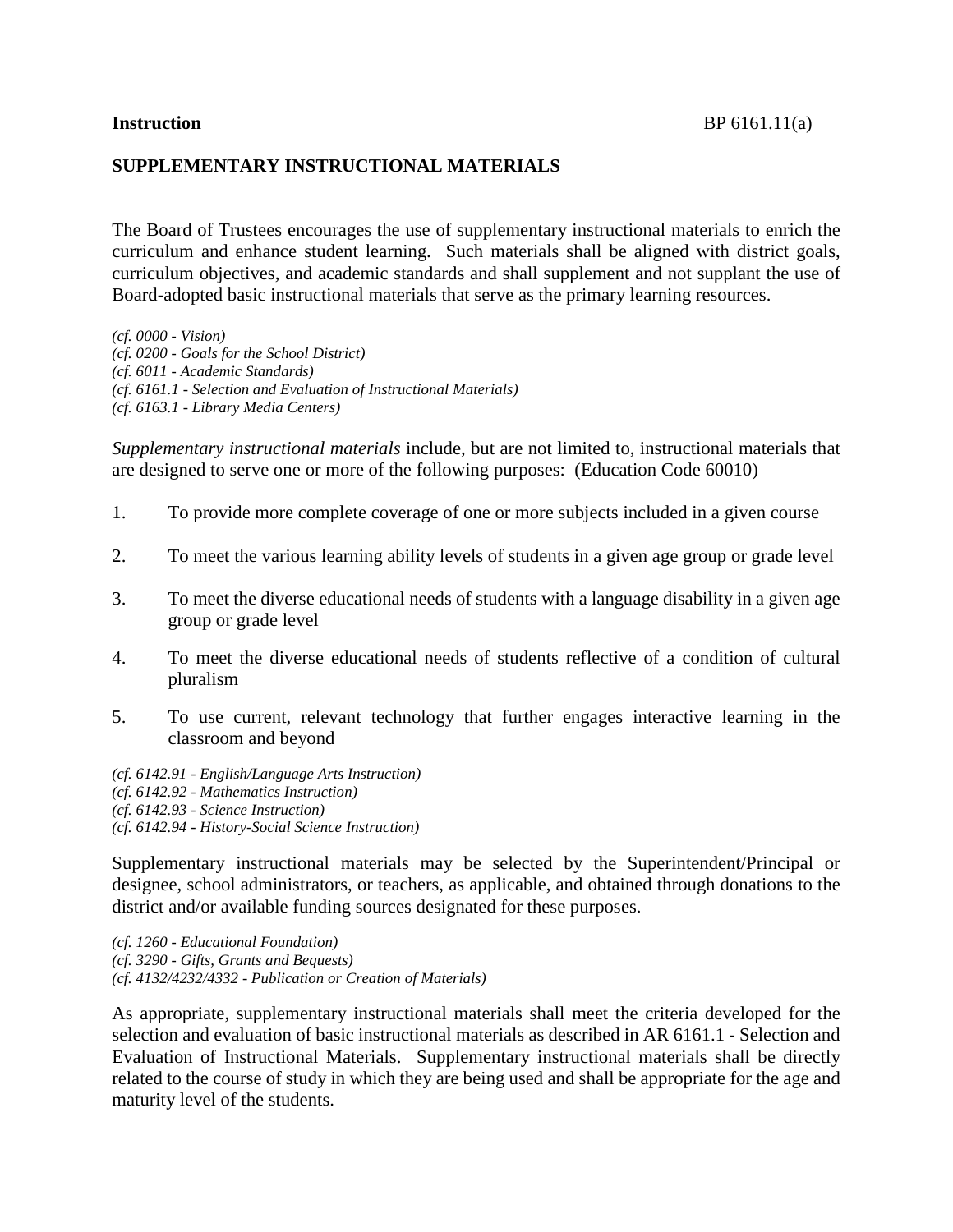# **SUPPLEMENTARY INSTRUCTIONAL MATERIALS** (continued)

The use or reproduction of supplementary instructional materials shall be in accordance with federal copyright law.

*(cf. 6162.6 - Use of Copyrighted Materials)*

## **Supplementary Materials Aligned with Common Core Standards**

To prepare district students to achieve the Common Core Standards in English language arts and mathematics and the English language development standards, as applicable, the Board may select supplementary instructional materials from the lists of materials determined by the State Board of Education (SBE) to be aligned with those standards. (Education Code 60605.86-60605.88)

The Board may approve supplementary instructional materials that are not on the lists approved by the SBE but which are aligned with the Common Core Standards provided that the materials comply with the evaluation criteria established by the SBE and Education Code 60050, 60060- 60062, and 60226. The Board shall select content review experts who possess the qualifications specified in law to review and recommend such supplementary materials. The majority of the content review experts shall be teachers who are credentialed and/or authorized in the subject area they are reviewing and the remainder shall include appropriate persons from postsecondary educational institutions, school and district curriculum administrators, and other persons who are knowledgeable in the subject area. (Education Code 60605.86-60605.88)

### **Appropriateness of Materials**

Whenever a district employee proposes to use a supplementary resource which is not included in the approved learning resources of the district, he/she shall preview the material to determine whether, in his/her professional judgment, it is appropriate for the grade level taught and is consistent with district criteria for the selection of supplementary instructional materials.

The employee shall confer with the Superintendent/Principal or designee as necessary to determine the compliance of the material with district criteria. The primary considerations should be the educational value, appropriateness, and relevance of the materials as well as the ages and maturity of the students.

*(cf. 6141.2 - Recognition of Religious Beliefs and Customs) (cf. 6142.1 - Sexual Health and HIV/AIDS Prevention Instruction) (cf. 6144 - Controversial Issues)*

*Legal Reference: (see next page)*